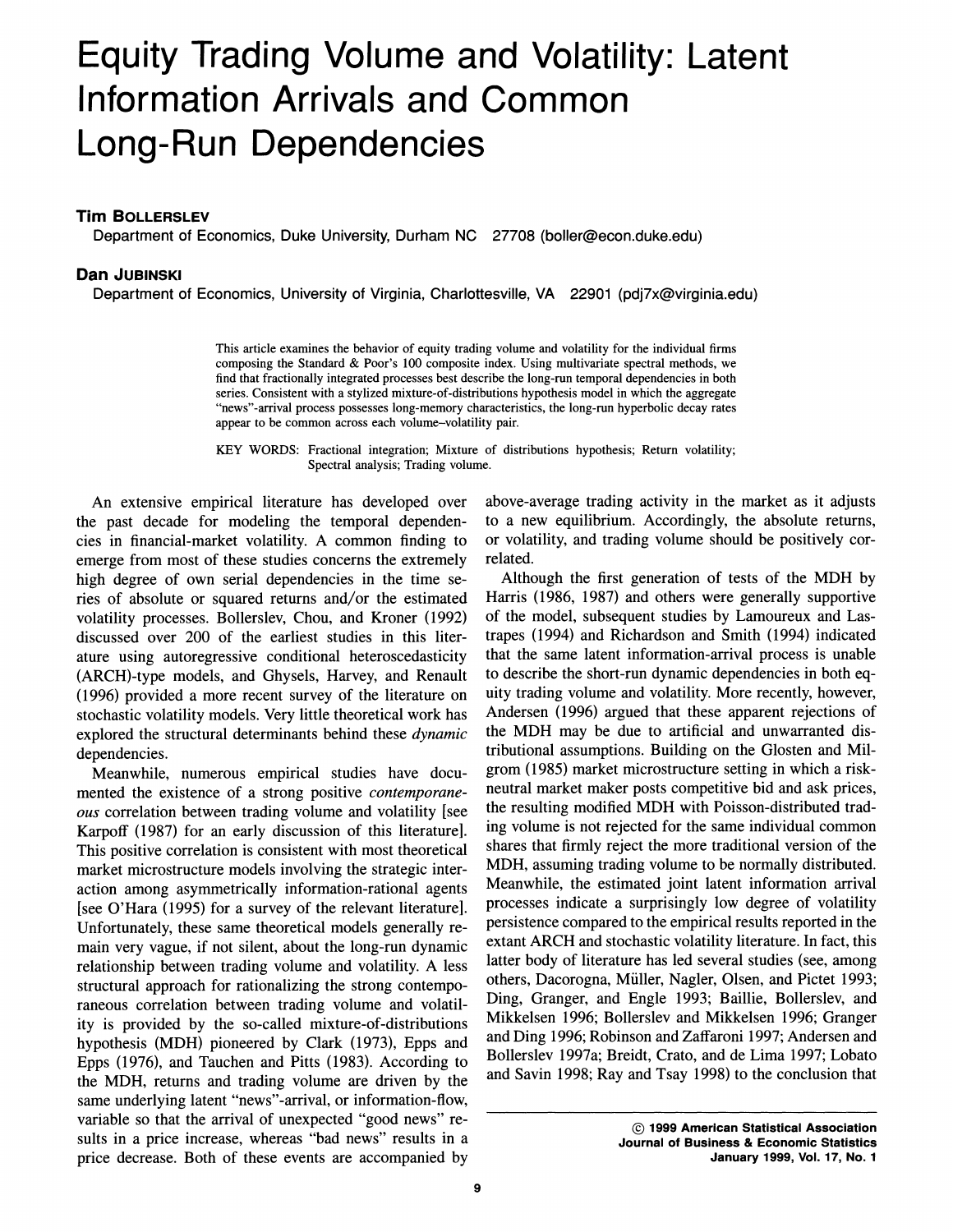**the second-order moment dynamics of many return series**  are best characterized by fractionally-integrated-type pro**cesses.** 

**The available empirical evidence regarding the own dynamic dependencies in financial-market trading volume is more limited in its scope. Still, the sample autocorrelations for the portfolio turnover ratios reported by Lo and Wang (1996) and the seminonparametric density estimates for aggregate stock-market index returns and trading volume reported by Gallant, Rossi, and Tauchen (1992, 1993) and the corresponding findings for individual stocks by Tauchen, Zhang, and Liu (1996) all point toward the existence of long-term dynamic dependencies in equity trading volume. As such, the aforementioned conflicting empirical results based on the standard MDH and the assumption of a single latent information-arrival process may simply reflect the existence of a more complex dynamic relationship between trading volume and volatility. Although the longrun dependencies are common, the short-run responses to certain types of "news" are not necessarily the same across the two variables. This idea also motivates the bivariate MDH specification, recently estimated by Liesenfeld (1998a,b).** 

**This article adds to this extant literature by testing implications of the MDH as a long-run proposition in which the aggregate latent information-arrival process possesses long-memory characteristics. Consistent with this formulation, the 100 log-periodogram estimates for the degree of fractional integration, or d, for the absolute returns for each of the 100 individual common shares in the Standard and Poor's 100 (S&P100) composite index generally put the degree of fractional integration in the interval between 0**  and  $\frac{1}{2}$ . Thus, although the individual equity volatility pro**cesses are highly persistent, they appear to be covariance stationary so that all "news" shocks eventually dissipate, albeit at a very slow hyperbolic rate of decay. Applying this same seminonparametric estimation procedure to the 100 individual equity trading-volume series results in equally significant long-memory characteristics. No prior estimates to this effect are available in the existing literature. The close pairwise correspondence between the estimates for d across each of the 100 volume-volatility series is particularly noteworthy, and formal hypothesis tests do not, in general, reject that the two series possess a common longrun hyperbolic decay rate. As such, these empirical findings support the notion of the MDH as a long-run phenomenon driven by a slowly mean-reverting fractionally integrated latent information-arrival process.** 

**The remainder of the article is organized as follows. Section 1 sets out the notation and briefly reviews the arguments behind the standard MDH, along with the particular structure leading to common long-memory volatility and volume dependencies. The econometric techniques employed in estimating and testing for a common degree of fractional integration, as formally developed by Robinson (1995), are discussed in Section 2. The complete estimation results for all of the 100 individual stocks included in the S&P100 composite index are discussed in Section 3. For illustrative purposes, this section also details the em-** **pirical results as they relate to Aluminum Corporation of America (AA), the alphabetically first, by ticker symbol, of the 100 common shares. Section 4 provides a few concluding remarks. An appendix provides detailed sensitivity analysis.** 

## **1. LATENT INFORMATION ARRIVALS AND LONG-MEMORY DEPENDENCIES**

To set out our notation, let  $R_{j,t}$ ,  $t = 1, 2, \ldots, T$  and  $j = 1, 2, \ldots, N$ , denote the daily continuously compounded **return on stock j corrected for any dividend payments and/or stock splits. The corresponding daily trading vol**ume will be denoted by  $V_{j,t}$ .

### **1.1 Return and Volume Dynamics**

**The daily returns are naturally decomposed into a sum of the intradaily logarithmic equilibrium price changes. Assuming that these logarithmic price changes are iid with a finite variance and that the number of such pseudo intradaily equilibria are "large," it follows by a standard central limit theorem argument that, conditional on the number of price changes, the daily returns should be normally distributed. The assumption of iid price changes also implies that the returns should be serially uncorrelated through time. Of course, the actual number of intradaily price changes is likely to vary across time, depending on the number, or intensity, of the "news" arrivals that occur during the day. Conditional on this latent intensity process, say**   $K_{j,t}$ , the distribution for the daily returns may be expressed **as** 

$$
R_{j,t}|K_{j,t} \sim \mathcal{N}(0, \sigma_j^2 \cdot K_{j,t}),\tag{1}
$$

where  $K_{j,t}$  has been standardized so that a value of unity will result in a daily variance for stock j equal to  $\sigma_i^2$ . This particular representation for the returns and the underlying **arguments mirror the original derivation of the MDH by Clark (1973).** 

In this standard formulation of the MDH, the  $K_{j,t}$  latent **information-arrival process represents the intensity of both firm-specific and marketwide "news" events. As such the Kj,t's will almost certainly be highly contemporaneously correlated. Most tests and empirical implementations of the MDH have invariably ignored this aspect of the model. We shall not pursue this commonality in the present analysis either, although future work along these lines may result in important efficiency gains and new insights.** 

**Instead we now turn to the basic implications of the MDH for the joint trading volume-volatility relationship. Characterizing the sequence of pseudo intradaily equilibria as arising from the strategic interaction of informed investors and liquidity traders in a Glosten and Milgrom (1985) framework with a risk-neutral market maker, Andersen (1996) showed that the resulting daily trading volume, conditional on the information-arrival process, will be approximately Poisson distributed. Specifically,** 

$$
V_{j,t}|K_{j,t} \sim Po(\mu_{j,0} + \mu_{j,1} \cdot K_{j,t}), \tag{2}
$$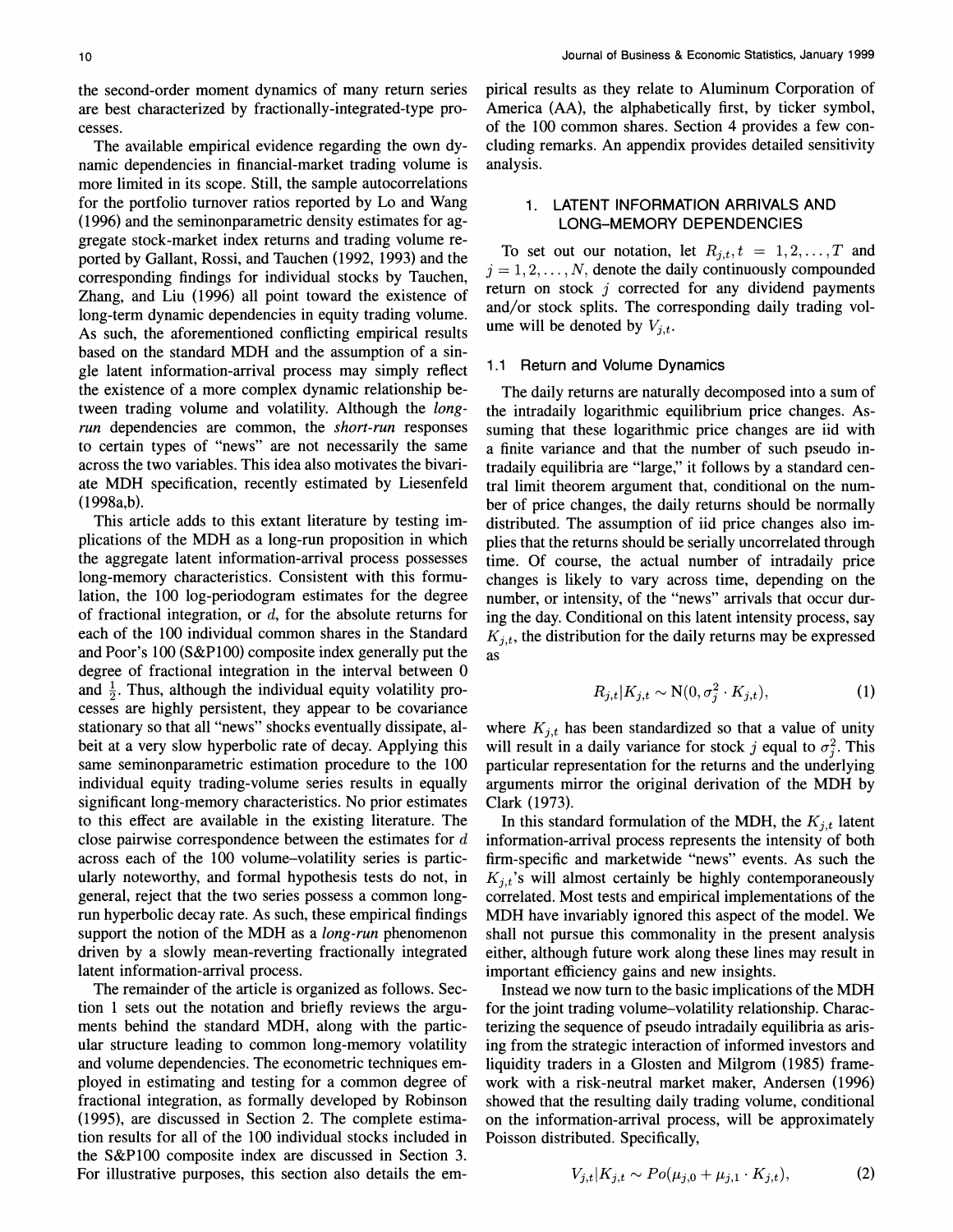where  $\mu_{i,0}$  and  $\mu_{i,1}$  are normalizing constants related to **the importance of liquidity, or noise, and information-based trading, respectively. The Poisson distribution guarantees that trading volume is never negative, and the liquidity**  trading constant  $\mu_{i,0}$  allows for a more flexible nonpro**portional relationship, in comparison to the standard MDH**  with  $\mu_{j,0} \equiv 0$  and conditionally normally distributed trading **volume.** 

**The basic tenets of the MDH remain intact, however. In particular, it follows that, for the modified MDH in Equations (1) and (2),** 

$$
cov(R_{j,t}, V_{j,t}) = 0 \tag{3}
$$

**and** 

 $cov(|R_{j,t}|, V_{j,t})$ 

$$
= (2/\pi)^{1/2} \cdot \mu_{j,1} \cdot [E(K_{j,t}^{3/2}) - E(K_{j,t}^{1/2})] > 0. \quad (4)
$$

Whereas the returns,  $R_{j,t}$ , and the contemporaneous trading volume,  $V_{i,t}$ , are uncorrelated, the absolute returns,  $|R_{i,t}|$ , **and trading volume are positively correlated. Of course, this contemporaneous correlation between trading volume and volatility does not reflect a causal relationship but rather the subordination to the same latent information-arrival pro**cess,  $K_{i,t}$ .

#### **1.2 Latent Information-Arrival Dynamics**

**Although most of the earlier investigations of the MDH, as exemplified by the work of Epps and Epps (1976) and Tauchen and Pitts (1983), have focused on this positive contemporaneous correlation, more recent analyses by Lamoureux and Lastrapes (1994) and Andersen (1996) have sought to more fully exploit the dynamic implications of the MDH by explicitly parameterizing the pro**cess for  $K_{i,t}$ . These parameterizations have invariably **relied on fairly simple low-order autoregressive moving average type formulations. The relatively low degree of intertemporal dependence uncovered in these studies seems at odds with the aforementioned extant time series literature documenting very persistent own temporal dependencies in both volatility and trading volume. As noted by Andersen (1996), however, it is possible that different types of "news" will affect volatility and trading volume differently, thus resulting in a more complex dynamic relationship than implied by the simple MDH with a single latent information-arrival process. For instance, the regularly scheduled releases of macroeconomic announcements may induce fairly heavy trading volume accompanied by only short-lived bursts in volatility. Similarly, option expiration days might also be associated with heightened trading volume without any increase in volatility. Conversely, earnings or dividend announcements may result in dramatic price adjustments accompanied by relatively little trading activity. Motivated by these observations, Liesenfeld (1998a,b) studied these different types of "news" arrivals by using a bivariate mixture model with two information-arrival variables. It appears that, by forcing the same short-run dependence for the two series, the MDH model may un-** **derestimate the true long-run persistence. In the present analysis, we explicitly abstract from any short-run dynamics. The use of spectral estimation methods provides a particularly convenient approach for accomplishing this goal.** 

**To motivate these developments, suppose that each day a particular piece of new "news" hits the market. Suppose also that the impact of a given day's "news" will last for a random number of subsequent days. It follows from Parke (1996) that, under reasonable assumptions about the corresponding survival probabilities, the resulting latent aggregate information-arrival process will be fraction**ally integrated. Specifically, let  $d_i$  denote the order of frac**tional integration for stock j, so that**  $(1 - L)^{d_j} K_{j,t} \equiv$  $\sum_{h=0}^{\infty} \Gamma(h - d_j) \cdot \Gamma(h + 1) \cdot \Gamma(-d_j) K_{j,t-h}$  has a bounded spectrum across all frequencies. If  $0 < d_i < 1/2$ , the **process is covariance stationary with autocorrelations that are eventually all positive and decay at the hyperbolic**  rate of  $\tau^{2 \cdot d_j - 1}$ . Formal conditions for the equivalence between this definition of an  $I(d_j)$  process and the eventual hyperbolic decay rate of  $\tau^{2d_3-1}$  for the autocorrelation **function were discussed by Beran (1994) and Robinson (1994a).** 

**By a direct extension of the arguments of Andersen (1994, 1996) and Andersen and Bollerslev (1997a), it follows that this same long-run dependence carries over to any positive power transform of the absolute returns and volume as defined by the MDH in Equations (1) and (2). As a long-run proposition, the MDH, therefore, implies that, for**  large  $\tau$ ,

$$
corr(|R_{j,t}|, |R_{j,t-\tau}|) \sim \tau^{2 \cdot d_j - 1}
$$
 (5)

**and** 

$$
corr(V_{j,t}, V_{j,t-\tau}) \sim \tau^{2 \cdot d_j - 1}.
$$
 (6)

**If long-run dependencies are imputed into the aggregate latent information-arrival process through the gradual incorporation of daily "news" arrivals, it should manifest itself in the form of long-run hyperbolic decay rates in the autocorrelations of the observed trading volume and volatility series. Furthermore, the long-run decay rates should be the same across the two series.** 

**Under additional distributional assumptions, it is possible to show that the cross-correlations between the absolute returns and trading volume should decay at the identical hyperbolic rate,** 

$$
corr(|R_{j,t}|, V_{j,t-\tau}) \sim corr(V_{j,t}, |R_{j,t-\tau}|) \sim \tau^{2d_j - 1}.
$$
 (7)

**This behavior of the cross-autocorrelations also underlies the semiparametric frequency-domain tests for fractional cointegration recently developed by Robinson and Marinucci (1998). Although the empirical investigation of such a relationship is beyond the scope of this article, it would be an interesting area to pursue in future research.** 

**Instead, we turn to a discussion of the seminonparametric log-periodogram regression procedures that we employ in testing Equations (5) and (6).**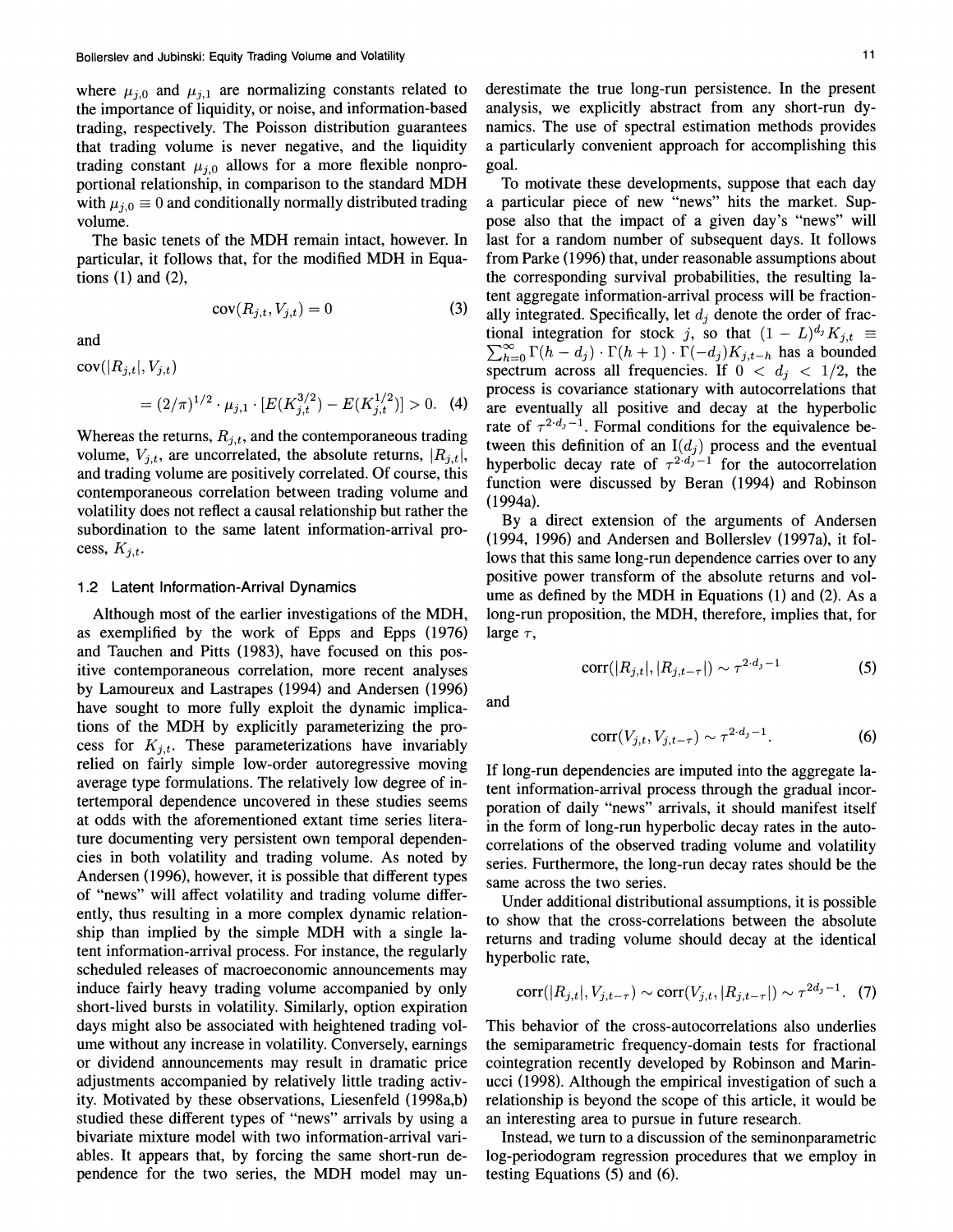## **2. FRACTIONAL INTEGRATION AND LOG-PERIODOGRAM REGRESSIONS**

**To specify the various estimators and test statistics,**  let  $X_{j,t} \equiv (|R_{j,t}|, V_{j,t})'$  denote the bivariate time series **of absolute returns and trading volume for stock j. As**suming that the process is covariance stationary, the  $2 \times 2$ spectral density matrix at frequency  $\lambda$ , say  $f_i(\lambda)$ , is then **implicitly defined by** 

$$
cov(X_{j,t}, X_{j,t-\tau}) = \int_{-\pi}^{\pi} exp(i \cdot \tau \cdot \lambda) \cdot f_j(\lambda) \cdot d\lambda \quad (8)
$$

for  $\tau = \ldots, -1, 0, 1, \ldots$  By definition, the first and second **diagonal elements in this spectral density matrix correspond to the univariate spectral densities for the absolute returns and volume, respectively. If each of these series is frac**tionally integrated, it follows that, for frequencies  $\lambda$  close **to 0,** 

$$
\{f_j(\lambda)\}_{gg} \approx C_{j,g} \cdot \lambda^{-2 \cdot d_{j,g}},\tag{9}
$$

where  $g = 1, 2; C_{j,1}$  and  $C_{j,2}$  are two scaling constants; and the orders of integration,  $d_{j,1}$  and  $d_{j,2}$ , refer to  $|R_{j,t}|$  and  $V_{i,t}$ , respectively. This approximate  $log$ -linear relationship **underlies the so-called GPH log-periodogram regression estimator originally proposed by Geweke and Porter-Hudak (1983), in which the logarithm of the sample periodogram ordinates is regressed on a constant and the lowest Fourier**  frequencies,  $\lambda_h = 2 \cdot \pi \cdot h/T$  for  $h = 1, 2, \ldots, m$ . The GPH **estimator has been used fairly extensively throughout the literature, although Robinson (1995) only recently obtained formal proofs of its consistency and asymptotic normality. This semiparametric estimator necessarily results in an efficiency loss compared to a full information maximum likelihood or general method of moments (GMM)-based approach involving a complete distributional characteriza-**

tion of the  $X_{i,t}$  process. At the same time, any misspeci**fication of the short-run dynamics would render the maximum likelihood and GMM estimates difficult to interpret and may explain previous rejections of the MDH based on a**  fully specified latent information-arrival process,  $K_{i,t}$ . Fur**thermore, even for simple low-order fractionally integrated models, exact maximum likelihood estimation is extremely time consuming and would not be practical for the sample sizes and number of individual stocks analyzed here. By explicitly focusing on the long-run frequencies and the asymptotic relationship in Equation (9), the semiparametric log-periodogram regression estimators used herein avoid these difficulties and, as such, provide a particularly attractive inference strategy in the present context.** 

**Of course, any test of the hypothesis of a common longrun hyperbolic decay rate necessarily requires a multivariate approach. To this end, let the sample periodogram for**   ${X_{j,t}}_g, g = 1, 2$ , be denoted

$$
I_{j,g}(\lambda) \equiv (2 \cdot \pi \cdot T)^{-1} \cdot \left| \sum_{t=1}^T \{X_{j,t}\}_g \exp(i \cdot t \cdot \lambda) \right|^2.
$$
 (10)

Following Robinson (1995), define the  $(m - l) \times 2$  matrix, **Yj, with the (k, g)th element equal to the log-periodogram at the kth Fourier frequency; that is,** 

$$
\{Y_j\}_{kg} \equiv \log[I_{j,g}(\lambda_k)],\tag{11}
$$

where  $k = l + 1, l + 2, \ldots, m$ , and  $q = 1, 2$ . The asymptotic **theory for the estimators to be defined later depends on**  the trimming and truncation parameters,  $l$  and  $m$ , with both **tending to infinity at a slower rate than the sample size, T,**  while the ratio  $l/m$  tends to 0. Practical optimality criteria **for choosing both of these tuning parameters have proven elusive, but the rates of Lobato and Robinson (1996) and** 



**Figure 1. Log-log Spectra for the Time Series of Absolute Daily Returns and the Linearly Detrended Daily Turnover Ratios for AA. The two**  spectra are estimated as the smoothed-sample periodograms using a Bartlett kernel with bandwidth of (T)<sup>1/2</sup> ≈ 91. The sample period extends **from July 2, 1962, through December 29, 1995, excluding the three-week post-October 1987 crash, for a total of 8,413 observations. The lower and upper lines correspond to the absolute returns and turnover ratios, respectively.**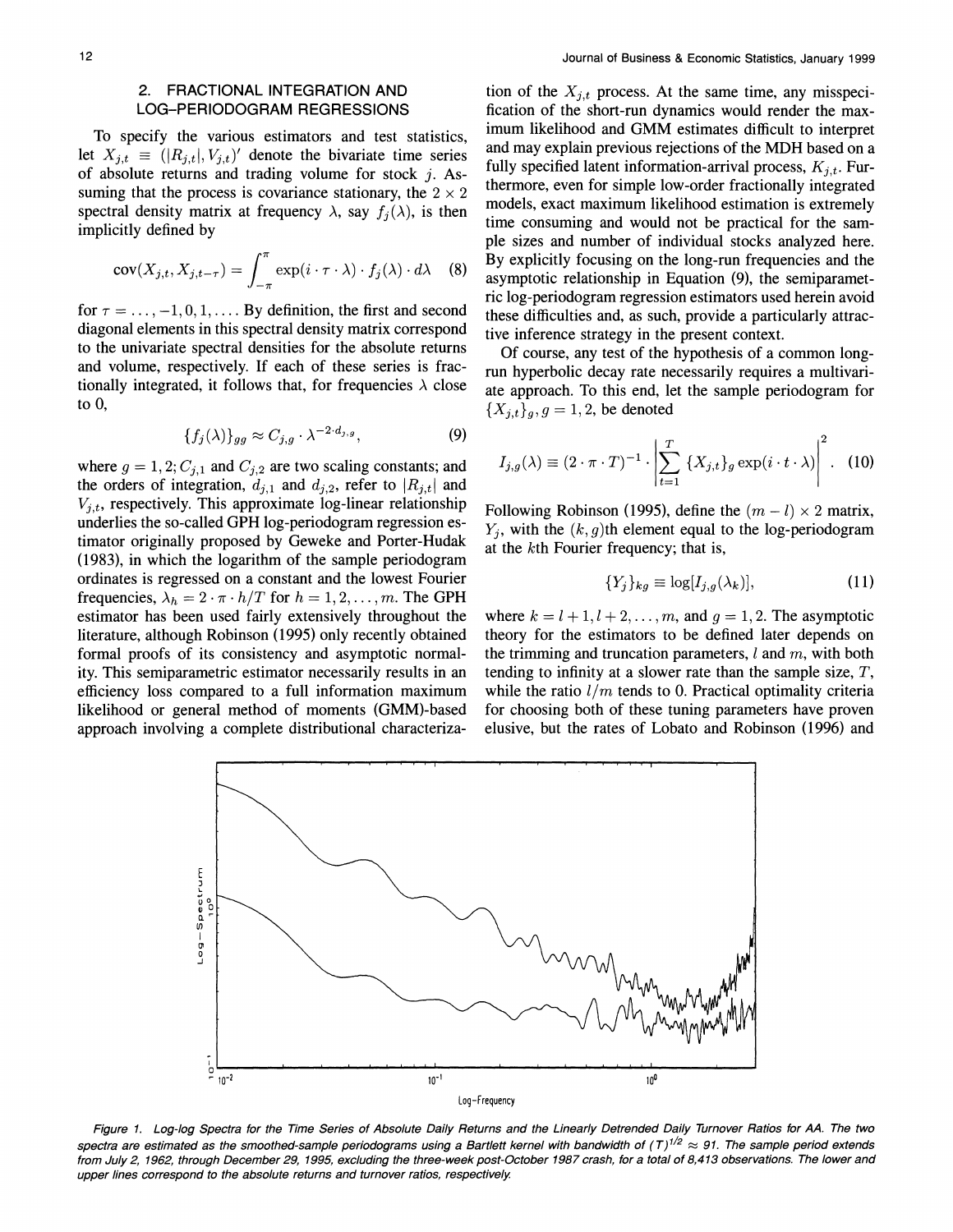

**Figure 2. Estimates of Fractional Integration. Panel A gives the histogram for the 100 log-periodogram regression estimates for the degree of fractional integration for the daily absolute returns for the 100 individual common shares in the S&P100 composite index. Panel B depicts the histogram for the 100 log-periodogram regression estimates for the degree of fractional integration for the linearly detrended daily share turnover ratios for the individual common shares in the S&P100 composite index.** 

**Robinson (1994b) provide useful guidance. Fortunately, the empirical results in Section 3 do not appear overly sensitive to the specific values chosen for 1 and m.** 

Moreover, let the  $2 \times 1$  vector  $U_{j,k}$  be given by

$$
\{U_{j,k}\}_g \equiv \{Y_j\}_{k,g} - c_{j,g} + d_{j,g} \cdot [2 \cdot \log(\lambda_k)], \quad (12)
$$

 $\hat{d}_j = Y'_i Z_j (Z'_i Z_j)^{-1} e_2,$  (13)

where  $c_{j,g} \equiv \log(C_{j,g}) + \psi(1)$  and  $\psi(1)$ , the digamma or psi function, is defined by  $\psi(1) \equiv (d/dz) \log \Gamma(z)|_{z=1} \approx$  $-.577$ . The  $U_{j,k}$ 's are readily interpreted as the bivariate **vector approximation errors associated with the relationship in Equation (11). This suggests the following least squares estimator** for  $d_j \equiv (d_{j,1}; d_{j,2})$ :

where  $e_2 \equiv (0, 1)'$  and the elements in the  $(m-l) \times 2$  matrix of explanatory variables,  $Z_j$ , is defined by  $\{Z_j\}_{k,1} = 1$  and  ${Z_i}_{k,2} = -2 \cdot \log(\lambda_k)$  for  $k = l + 1, l + 2, \ldots, m$ . For  $l = 0$ the two estimates for  $d_{j,1}$  and  $d_{j,2}$  correspond directly to the univariate GPH estimates. Although  $\hat{d}_j$  may seem like **a** natural estimator, the corresponding  $U_{j,k}$  residual vectors **do not satisfy the usual regularity conditions invoked in justifying the asymptotic properties of least squares estimates. As shown by Robinson (1995), however, under weak additional regularity conditions,** 

$$
[e'_2(Z'_j Z_j)^{-1} e_2 \hat{\Omega}_j]^{-1/2} (\hat{d}_j - d_j) \to \mathcal{N}(O, I), \qquad (14)
$$

**where** 

$$
\hat{\Omega}_j = (m-l)^{-1} \cdot \sum_{k=l+1}^m \hat{U}_{j,k} \hat{U}'_{j,k}.
$$
 (15)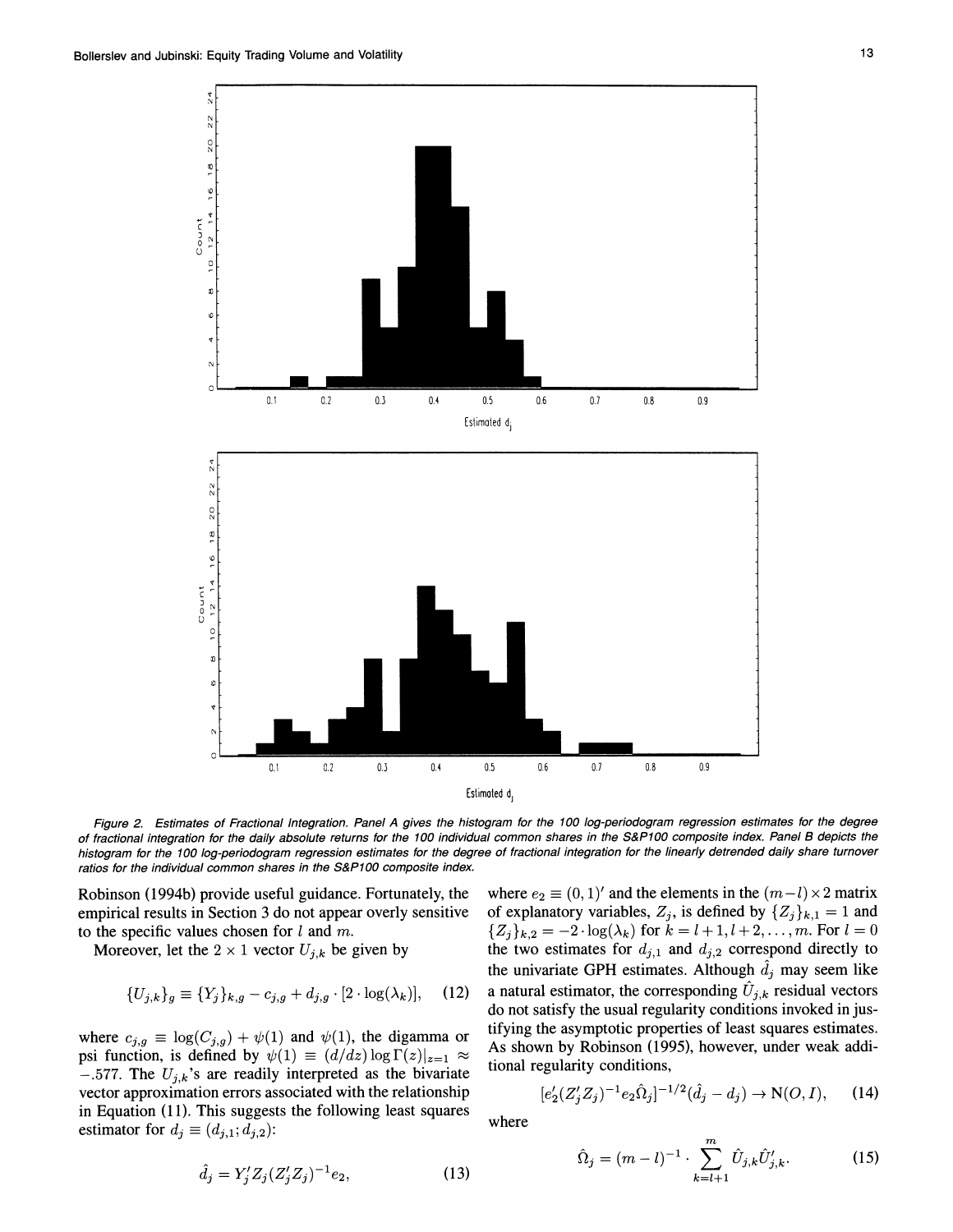**This result validates conventional large-sample inference involving regression t ratios and chi-squared statistics.** 

**A consistent estimate for the standard error in the asymp**totic normal distribution for  $\hat{d}_{j,g}$  is given by the square**root of the gth diagonal element of the matrix in brackets in Equation (14). It is also possible to show that**   $[e'_2(Z'_iZ_j)^{-1}e_2]^{-1} \to 4 \cdot m$ , and  $\{\hat{\Omega}_j\}_{gg} \to (d/dz)\psi(z)|_{z=1} =$  $\pi^2/6 \approx 1.645$ . Hence, inference regarding the individual  $d_{i,q}$ 's may alternatively be based on the theoretical asymp**totic standard error of**  $\pi \cdot (6 \cdot 4 \cdot m)^{-1/2} \approx .641 \cdot m^{-1/2}$ . Similarly, a two-sided test for  $d_{j,1} = d_{j,2}$ , a common long**run hyperbolic rate of decay across the volatility and trading volume series, may be based on the asymptotic chi-squared statistic,** 

$$
(\hat{d}'_j f)^2 \cdot e'_2 (Z'_j Z_j)^{-1} e_2 \cdot f' \hat{\Omega}_j f \to \chi_1^2, \tag{16}
$$

where  $f$  denotes the  $2 \times 1$  vector  $(1, -1)'$ .

**With a slight abuse of notation, the corresponding restricted least squares estimator that imposes this commonality on the fractional orders of integration is most easily expressed as** 

$$
\hat{d}_j = e'_3 [Q'(Z'_j Z_j \otimes \hat{\Omega}_j^{-1}) Q]^{-1} Q' \text{ vec}(\hat{\Omega}_j^{-1} Y'_j Z_j), (17)
$$

where  $\hat{d}_j$  is now a scalar,  $e_3 \equiv (0, 0, 1)$ , and the  $4 \times 3$  Q **matrix has zeros everywhere except for ones in the (1, 1),**   $(2, 2), (3, 3),$  and  $(4, 3)$  elements. Moreover,  $\otimes$  refers to the Kronecker product, and the  $vec(\cdot)$  operator stacks the relevant  $2 \times 2$  matrix as a  $4 \times 1$  vector. Like the unrestricted estimates defined in Equation (13), the  $d_i$  in Equa**tion (17) is asymptotically normally distributed. The corresponding asymptotic standard error may be estimated by the square root of the last diagonal element of the matrix in brackets.** 

## **3. ESTIMATING LONG-RUN DEPENDENCE IN EQUITY TRADING VOLUME AND VOLATILITY**

**In the following section, we report the results for the estimators and test statistics defined previously when applied to the time series of returns and trading volume for the 100 individual common shares included in the S&P100 composite index.** 

#### **3.1 Data Description**

**The data consist of the bivariate absolute return and trading volume series for each of the 100 firms included in the January 10, 1997, revision of the S&P100 broad-based composite index. Daily closing prices, trading volumes, and number of outstanding shares were obtained from the Center for Research in Security Prices database. The sample period encompasses July 2, 1962, to December 29, 1995. Following Andersen and Bollerslev (1997b) and Chan, Chan, and Karolyi (1991), we delete the three-week period immediately following the October 1987 stock-market crash. Sensitivity analysis, discussed in the Appendix, revealed the results to be materially unaffected by this omission. For the 37 companies not listed during the full-sample period, the analysis was conducted from the date of the company's first listing. The resulting minimum sample size involved 1,420 daily observations, compared to 8,440 for the full sample. However, 86 of the companies had more than 5,000 observations.** 

**The continuously compounded returns for each of the**   $j = 1, 2, \ldots, 100$  stocks,  $R_{j,t}$ , were corrected for the ef**fects of stock splits and dividends using standard procedures. Following the arguments of Lo and Wang (1996), the daily trading volume was measured by the turnover ratios**  $V_{j,t} \equiv S_{j,t}/N_{j,t}$ , where  $S_{j,t}$  denotes the share volume for stock j during day  $t$  and  $N_{j,t}$  refers to the total number **of outstanding shares at that time. Trading volume has increased dramatically over the past 30 years. To account for** 



Figure 3. The Histogram for the 100 t Statistics for Testing the Null Hypotheses that  $d_i = 0$  and  $d_i = 1$  for the Daily Absolute Returns for the Individual Common Shares in the S&P100 Composite Index. The t tests for  $d_i = 0$  are depicted in Panel A; Panel B refers to the tests for  $d_i = 1$ .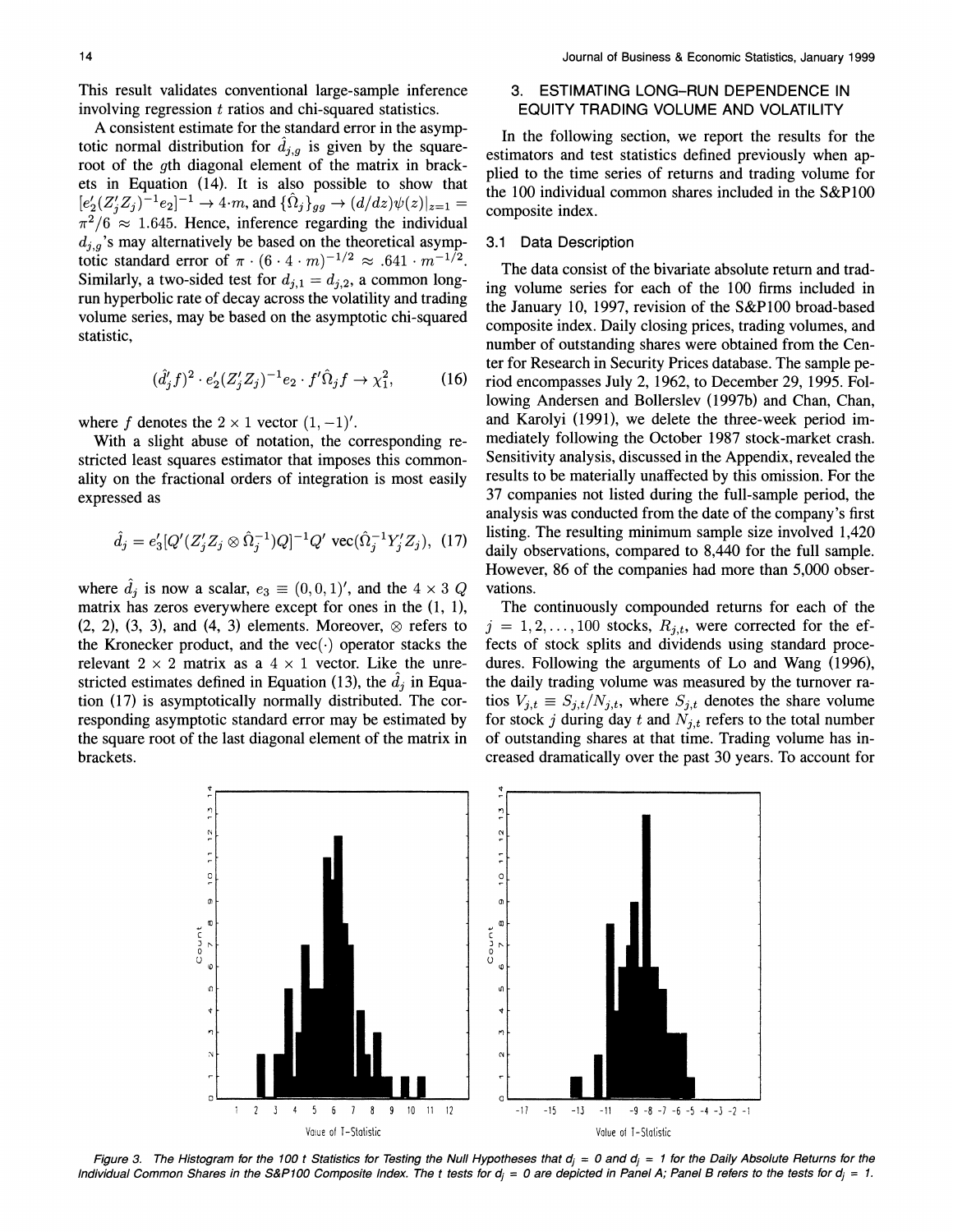

Figure 4. The Histogram for the 100 t Statistics for Testing the Hypotheses That  $d_j = 0$  and  $d_j = 1$  for the Linearly Detrended Daily Share Turnover Ratios for the Individual Common Shares in the S&P100 Composite Index. The t tests for  $d_i = 0$  are depicted in Panel A; Panel B refers to the tests for  $d_i = 1$ .

**this behavior, we extract a linear trend from all 100 volume series. More sophisticated procedures for detrending trading volume were employed by Andersen (1996) and Gallant et al. (1992), but in light of the sample sizes, the linear detrending procedure was deemed to provide a reasonable compromise between computational ease and effectiveness. In fact, neither the detrending method nor the actual pro-** 



**Figure 5. The Scatterplot of the 100 Bivariate Log-Periodogram Regression Estimates for the Degree of Fractional Integration for the Daily Absolute Returns and the Linearly Detrended Share Turnover Ratios for the Individual Common Shares in the S&P100 Composite Index.** 

**cess of detrending affected any of the qualitative findings. As detailed in the Appendix, the results for the raw volume data are almost identical to those reported for the linearly detrended volume series.** 

#### **3.2 Individual Volatility and Volume Estimates**

**This section summarizes the unrestricted estimates based on Equation (13). The first half of the section provides a more detailed description of the results for the Aluminum Corporation of America (AA), the alphabetically first, by ticker symbol, firm in the S&P100 composite index. The results for the remaining stocks in the S&P100 are discussed in the latter half of the section. All of the estimates**  are based on  $l = 1$  and  $m_j = (T_j)^{1/2}$ , where  $T_j$  refers to the number of time series observations for firm j. Corroborat**ing evidence, using**  $m_j = .5 \cdot (T_j)^{1/2}$  **and**  $m_j = 1.5 \cdot (T_j)^{1/2}$ **,** for all of the firms in the S&P100 index, is reported in the **Appendix.** 

**The data for AA covers the full July 2, 1962, to December 29, 1995, sample period for a total of 8,413 daily observations. The trading volume and absolute return series both exhibit significant excess kurtosis, with sample values of 14.44 and 15.68, respectively. The Ljung-Box portmanteau test statistics for twentieth-order own serial correlation equal 1,050 for the absolute returns and 46,320 for the trading-volume series. Clearly, both series possess a tremendous degree of own serial dependence. The corresponding unrestricted estimates for the degrees of fractional integration are .379 (.068) and .534 (.061), respectively. Based on the asymptotic standard errors reported in parentheses, both estimates are statistically greater than 0 and less than 1 at any reasonable significance level.** 

**Note that the proof of Robinson (1995) is only valid**  when  $-0.5 < d_i < 0.5$ . The point estimate of  $d_{j,2}$  for AA **is obviously outside of this stationary region. The stan-**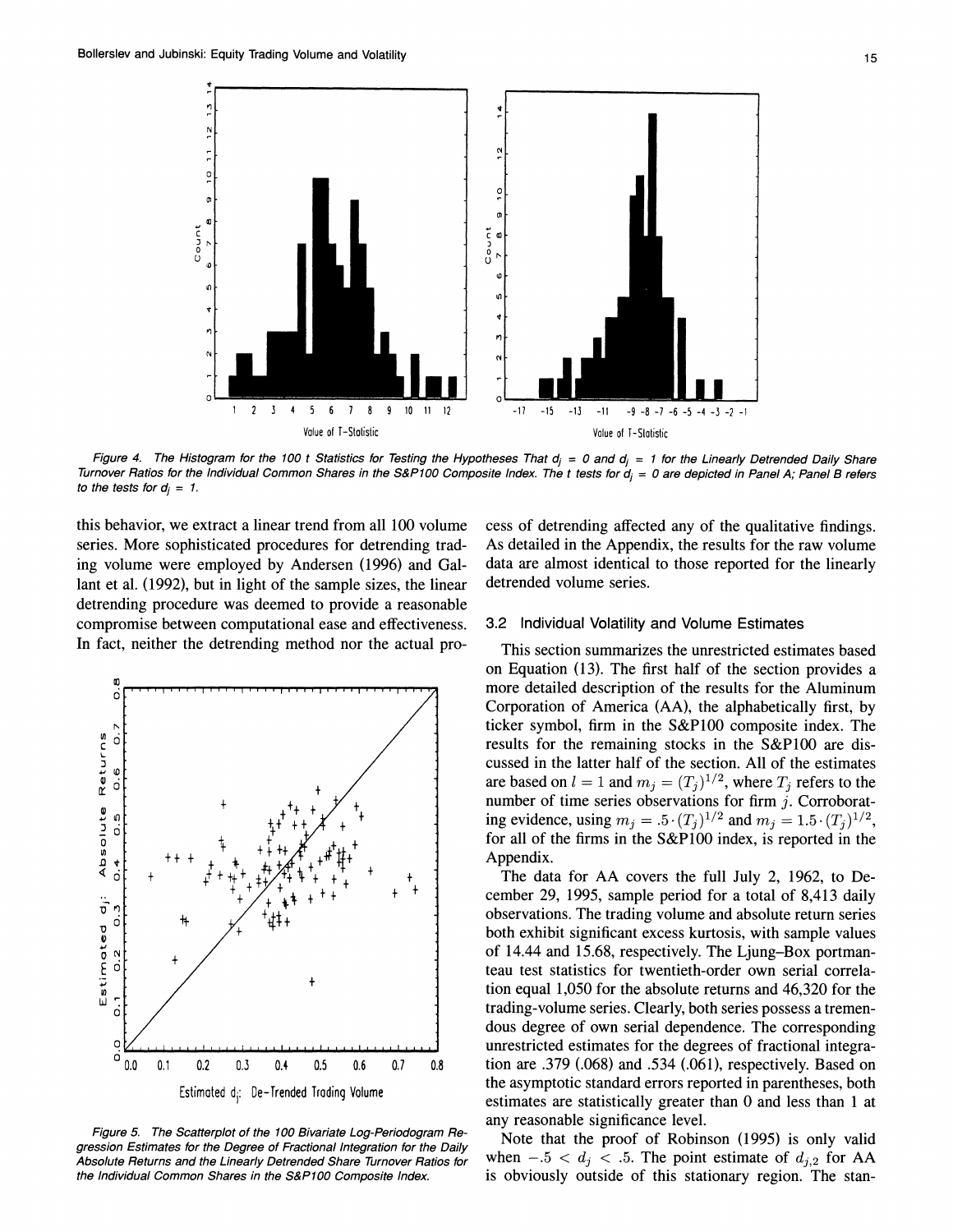**dard approach for dealing with this issue is to difference the series and then reestimate the degree of fractional integration as**  $d_i^* + 1$ **, where**  $\hat{d}_i^*$  **refers to the estimate for the differenced series. Because the resulting numerical estimates are generally very close and relatively few of our estimates exceed .5, we only report the estimates for the raw series.** 

**Further justification for the notion of fractional integration is provided by Figure 1 (p. 12), which depicts the spectra of the absolute returns and the share turnover ratios for AA. The spectrum is estimated by a smoothed-sample periodogram using Bartlett weights and a bandwidth of**   $(T)^{1/2} \approx 91$ . For the lowest Fourier frequencies, the spec**tra are both log-linear, as implied by Equation (9). The two spectra also appear quite similar over the lowest frequencies, with closely related spectral peaks and troughs. Meanwhile, the spectra look quite different at higher frequencies, indicating the existence of different short-run dynamics.** 

**Comparable results for all of the 100 firms listed on the S&P100 are contained in Figures 2, 3, and 4 (pp. 13, 14, and 15). Figure 2 shows the individual estimates for the degrees of fractional integration for the absolute returns and the linearly detrended trading volume. All of the estimates for the absolute returns in Panel A of the figure lie within the range of .152 to .574, with a mean value of .404 and a median value of .407. These estimates are extremely close to those reported by Ray and Tsay (1998), who used a canonical correlation method to estimate the degree of volatility persistence in the absolute returns of the companies composing the S&P500 index. Their reported mean and median values** 



**Figure 6. The Histogram for the Chi-squared Statistics for Testing Equality Between the 100 Pairwise Log-Periodogram Regression Esti-Returns and the Linearly Detrended Share Turnover Ratios for the Individual Common Shares in the S&P100 Composite Index.** 

**are .404 and .395, respectively. Figure 2, Panel B, presents the same types of histograms for the 100 individual firms' detrended trading-volume measures. These estimates range from a low of .067 to a high of .744, with mean and median values of .407 and .410, respectively.** 

Figure 3, Panel A, shows the t statistics for the test of **the hypothesis that the individual estimates for the degree of fractional integration for the absolute returns series are**  greater than 0. All of the estimated  $d_i$ 's are, in fact, greater **than 0 at the usual 5% level, with the overwhelming majority being significant at substantially higher significance levels as well. Figure 3, Panel B, depicts the histograms for the test of the hypothesis that the individual estimates are statistically less than 1. Again, when judged by conven**tional significance levels, all of the estimated  $d_j$ 's are less **than 1.** 

**Figure 4 presents analogous t tests for detrended trading volume. All but 5 of the 100 estimates are statistically greater than 0 and less than 1 at the usual 5% level. These results indicate, quite emphatically, that all the individual volatility and trading-volume series are fractionally integrated, with the vast majority of the point estimates lying**  between 0 and  $\frac{1}{2}$ .

#### **3.3 Common Long-Run Dependence**

**The aforementioned commonality in the spectra of the volume-volatility series for AA, depicted in Figure 1, and the close correspondence between the estimates for the degree of fractional integration are highly suggestive of a common long-run hyperbolic decay rate across the two series. A formal test for this hypothesis is available in Equation (16). The value of this test statistic for AA is 2.136. Therefore, when judged by the conventional 5% chi-squared critical value of 3.841, the test does not reject the null hy**pothesis that  $d_{j,1} = d_{j,2}$ . Restricting the value of  $d_j$  to **be the same across the trading-volume and volatility se**ries, as in Equation (17), results in an estimate of  $d_i =$ **.465(.047). The much lower asymptotic standard error also indicates a nontrivial efficiency gain compared to each of**  the individual estimates of  $d_i$  discussed in Section 3.2.

**Results for the remainder of the firms in the S&P100 composite index are summarized in Figures 5, 6, 7, and 8. If the long-run behavior of trading volume and volatility is truly driven by the response to a common underlying latent information-arrival process, we would expect to see a close correspondence between the estimated degrees of fractional integration for the two series. This is indeed the case. Figure 5 depicts a scatterplot of the pairwise estimates**  of  $(d_{j,1}, d_{j,2})$  for all of the 100 firms. Although there are **outliers, the majority of these estimates are close to the 45-degree line.** 

**Formal chi-squared tests for the hypothesis that the degrees of fractional integration are the same across the absolute return and trading volume series are depicted in Figure 6. Of the 100 common shares in the S&P100 composite index, 92 produce chi-squared statistics that are smaller than the 5% chi-squared critical value of 3.841. Although 100 test statistics are obviously not in-**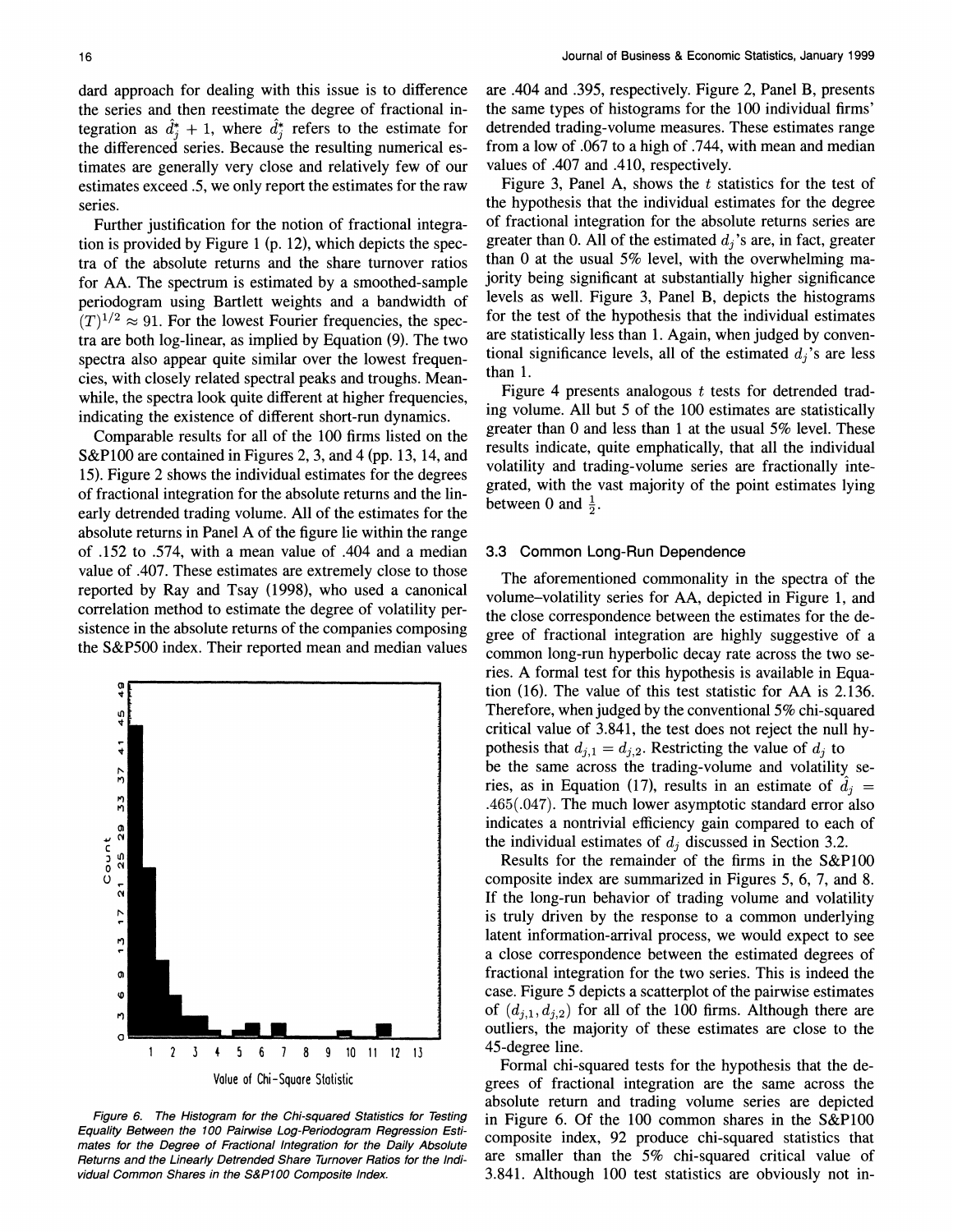

**Figure 7. The Histogram for the 100 Log-Periodogram Regression Estimates Restricting the Degree of Fractional Integration for the Daily Absolute Returns and the Linearly Detrended Daily Share Turnover Ratios to Be the Same for All of the Individual Common Shares in the S&P100 Composite Index.** 

**dependent across the firms, the evidence of Liesenfeld (1998b) suggests that the more persistent mixture components are more closely related to firm-specific, as opposed to marketwide, phenomena. As such, each of the individual tests does provide genuine new information. Moreover, as reported in the Appendix, an examination of the eight companies for which the null hypothesis is rejected does not indicate the presence of any obvious systematic influences.** 

**Figure 7 graphs the restricted estimates for the degree of fractional integration based on the formula in (17). Directly in line with the markedly lower standard**  error of  $d_j$  for AA noted previously, formally restricting the  $d_i$ 's to be the same across the two series sig**nificantly tightens the distribution of the estimates, relative to the histograms displayed in Figure 2. The values**  for the restricted  $\hat{d}_i$ 's now lie within the range of .166 **to .579, with mean and median values of .406 and .407, respectively.** 

**Histograms of the t tests for the restricted**  $\hat{d}_i$ **'s, with nulls identical to those in Figures 3 and 4, are displayed in Figure 8. The individual restricted estimates strongly reject the null hypotheses of either I(0) or I(1). A fractionally integrated, or I(d), process best describes the common long-run behavior of absolute returns and trading volume.** 



Figure 8. The Histogram for the 100 t Statistics for Testing the Hypotheses that  $d_j = 0$  and  $d_j = 1$  for the Restricted Estimates of the Degree **of Fractional Integration for the Daily Absolute Returns and Linearly Detrended Daily Share Turnover Ratios. The t tests for d, = 0 are depicted in**  Panel A; Panel B refers to the tests of  $d_i = 1$ .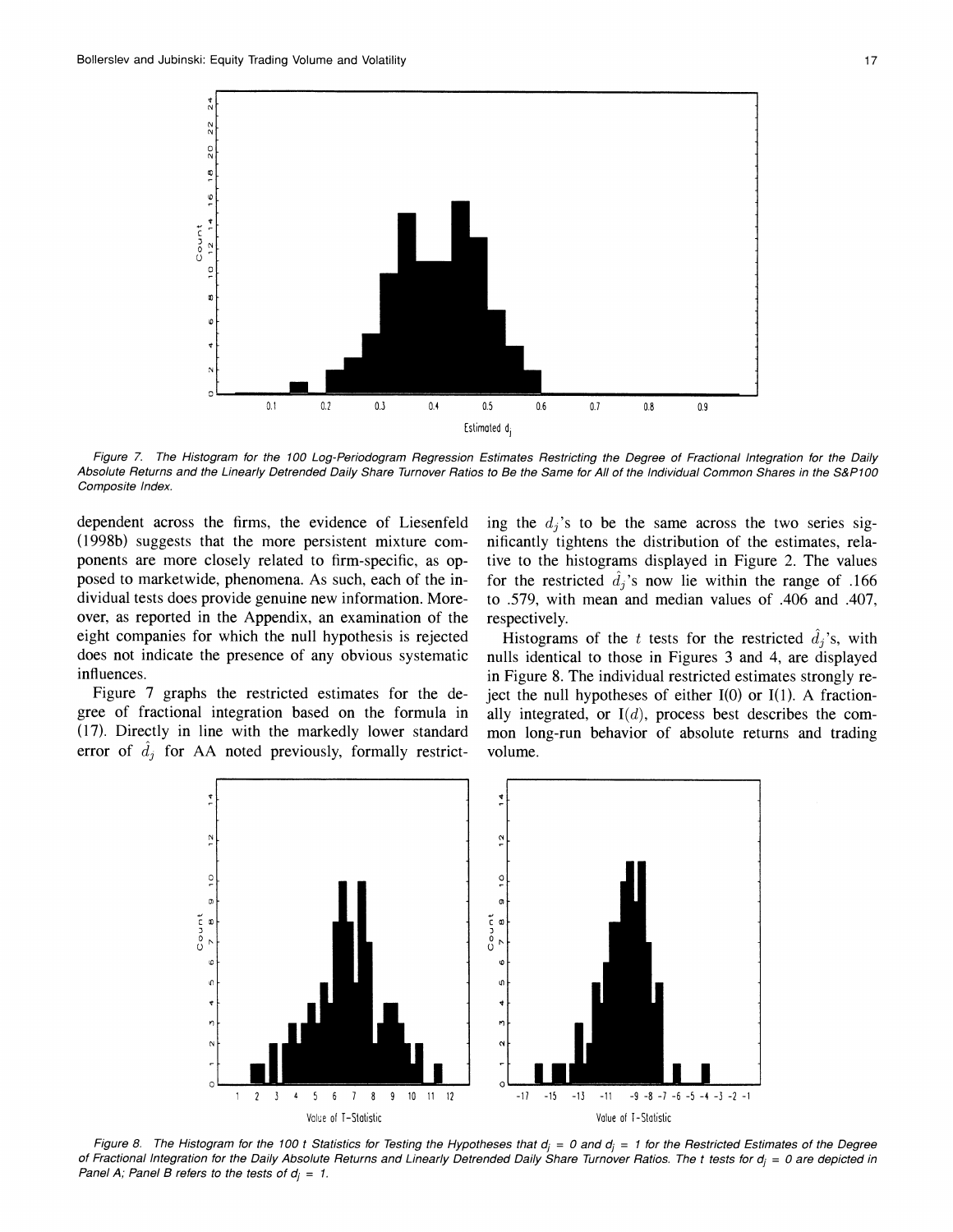#### **4. CONCLUDING REMARKS**

**This article argues that the daily returns and trading volume for the majority of the individual companies in the S&P100 composite index are best described by meanreverting long-memory-type processes. The seminonparametric estimates and test statistics also point toward a remarkable commonality in the degree of fractional integration for each of the 100 volume-volatility pairs, with a median value of .40. Thus, although the volume and volatility processes are both highly persistent, shocks to the two series eventually dissipate at the same slow hyperbolic rate of decay. Meanwhile, the short-run dynamics appear quite different. These empirical findings are consistent with a modified version of the MDH, in which the volume-volatility relationship is determined by a latent information-arrival structure possessing long-memory characteristics. This may help explain the apparent rejections of the MDH reported in previous studies, which have focused on a common representation for the short-run dynamics. Instead, the results reported here suggest that allowing for differing short-lived news impacts, while imposing a common long-memory component, may provide a better characterization of the joint volume-volatility relationship in U.S. equity markets. Such a model holds the promise of improved long-run volatility forecasts and more accurate pricing of long-term financial contracts. This is also consistent with preliminary findings based on formal tests for fractional cointegration implemented using the technique of Robinson and Marinucci (1998). We leave further work along these lines for future research.** 

### **ACKNOWLEDGMENTS**

**Bollerslev is a Research Associate with the National Bureau of Economic Research (NBER). The research was partially supported by a grant from the National Science Foundation to the NBER and a grant from the University of Virginia. Many of the ideas in the article were stimulated by discussions with Torben G. Andersen. We are indebted to Wake Epps and Johnathan Wright for their many helpful insights. We also thank seminar participants at the University of Virginia, an associate editor, and an anonymous referee for useful comments and suggestions. Needless to say, we are solely to blame for any errors.** 

### **APPENDIX: SENSITIVITY ANALYSIS**

**This appendix provides sensitivity analysis of our results by implementing the estimates in Equation (13) to the raw (i.e., the trending volume) data, by including the three-week period immediately following the October 1987 crash, and**  by varying the truncation parameter,  $m_j$ , from our reported **value of**  $(T_j)^{1/2}$  **to**  $.5 \cdot (T_j)^{1/2}$  **and**  $1.5 \cdot (T_j)^{1/2}$ . **Although the quantitative results vary slightly from case to case, the qualitative results do not. Absolute returns and trading volume are always fractionally integrated, and the overwhelming majority of the 100 firms share a common degree of long-run hyperbolic decay.** 

**Figure A.1 shows scatterplots of the 100 bivariate logperiodogram regression estimates for the degree of frac-**

**tional integration for the daily absolute returns and the linearly detrended share turnover ratios for each of the 100 firms composing the S&P100 composite index. Panels A, C, and E are estimated without the 1987 crash, but Panels B, D, and F include the crash of October 1987. The first, second, and third rows of Figure A. 1 were estimated using a bandwidth equal to**  $(T_i)^{1/2}$ ,  $.5 \cdot (T_i)^{1/2}$ , and  $1.5 \cdot (T_i)^{1/2}$ , re**spectively. Figure A. 1, Panel C, is reported in the text of the article as Figure 5 but is included for comparison purposes. First, note that, although the point estimates made with the 1987 crash are slightly more dispersed, the difference across the two columns is by no means dramatic. Including the crash does not have a material effect on the estimates of**  the degrees of fractional integration. Increasing  $m_j$ , how**ever, does reduce the dispersion of the point estimates. In Panel A, these estimates are in reasonable proximity to the 45-degree line, but there are a significant number of outliers.** This is not unexpected because  $.5 \cdot (T_j)^{1/2}$  severely **restricts the number of periodogram ordinates included in the regression. As the bandwidth is increased, the number of outliers decreases and the point estimates cluster more closely around the 45-degree line. This clustering is not unduly inhibited by the inclusion of the 1987 crash.** 

**Additional sensitivity analysis is provided in Tables A.1**  and A.2. Table A.1 contains the estimates of  $d_i$  for both **trading volume and absolute returns, excluding the October 1987 crash period, and Table A.2 presents the same measures, including the October 1987 crash. The estimated**  values of  $d_i$  do not significantly change between Tables **A.1 and A.2. For example, the mean estimate for the degree of fractional integration for the absolute returns with**   $m_i = (T_i)^{1/2}$ , excluding the 1987 crash, is .472, and includ**ing the crash produces a mean estimate of .453. Results for the other mean, median, minimum, and maximum values are equally insensitive to the inclusion of the crash. The difference in the estimates is almost invariably in the second decimal point.** 

**Increasing the bandwidth does have some effect on the magnitude of the point estimates. From Table A. 1, the mean estimate of d for the absolute returns decreases from .472 to .362, for**  $.5 \cdot (T_j)^{1/2}$  and  $1.5 \cdot (T_j)^{1/2}$ , respectively, whereas **the mean raw volume estimates decrease from .519 to .395**  for these same values of  $m_i$ . Although these are substan**tial changes overall, they are somewhat misleading. The largest change occurs when increasing the bandwidth from**   $m_j = 0.5 \cdot (T_j)^{1/2}$  to  $m_j = (T_j)^{1/2}$ . The estimates remain **fairly stable when the bandwidth increases from**  $(T_i)^{1/2}$  **to**  $1.5(T_i)^{1/2}$ .

**Detrending the volume series in both Tables A.1 and A.2 reduces the magnitude of the point estimates and pulls the mean and median volume values closer to those of the absolute returns. In fact, the detrended volume series have mean and median values that are almost identical to the absolute returns, although the estimates for raw volume are more dispersed. Overall, the results appear very robust and are generally insensitive to fundamental changes in the estimation technique.** 

**The chi-squared statistics generated from Equation (16) are equally insensitive to detrending and the inclusion or**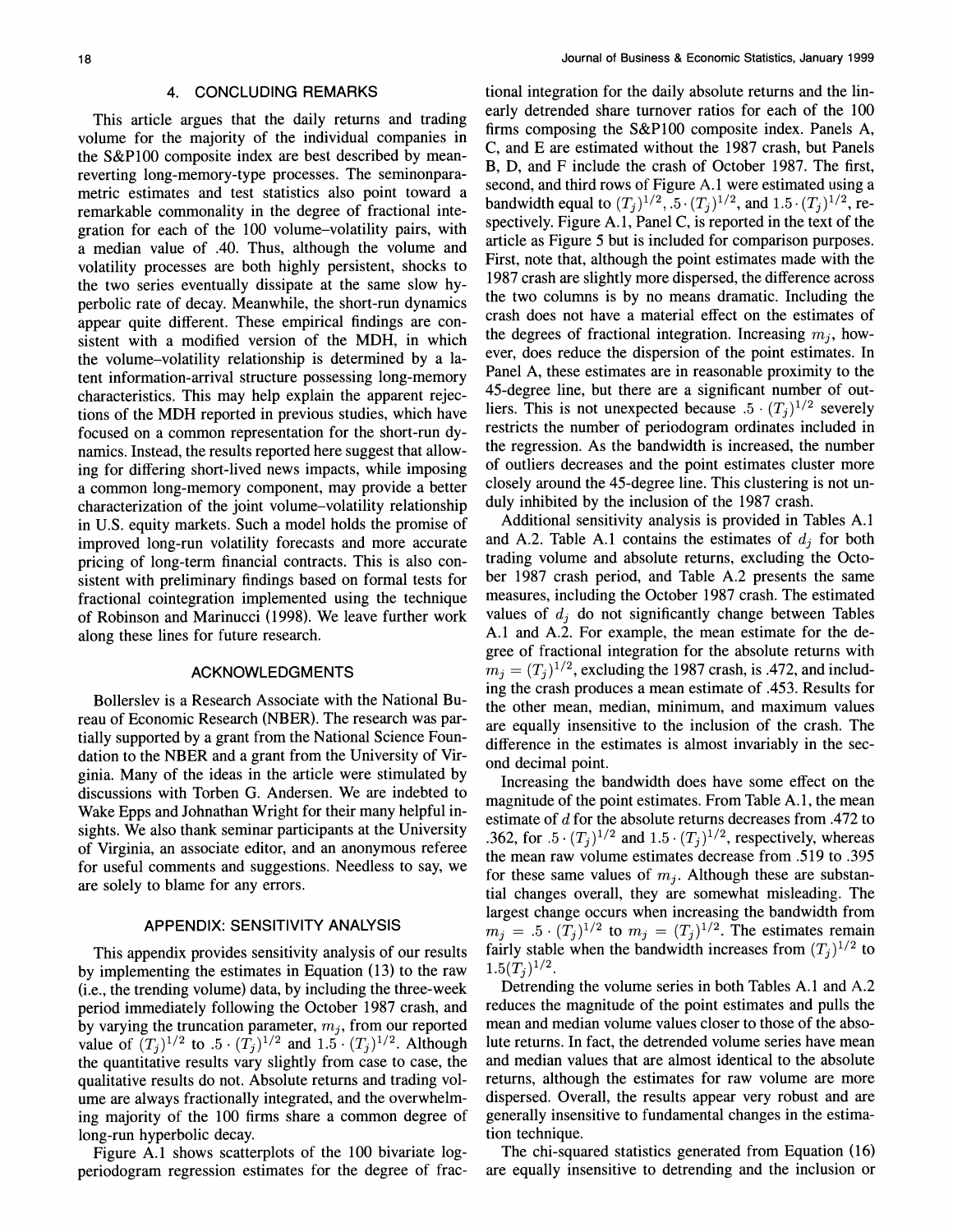

Figure A.1. catterplots of the 100 Bivariate Log-Periodogram Hegression Estimates for the Degree of Fractional integration for the Daily Absolute<br>Returns and the Linearly Detrended Share Turnover Ratios for the Individual **E refer to estimates omitting the three-week post-1987 crash period, whereas Panels B, D, and F use all of the data. The estimates in Panels A**  and B, C and D, and E and F are based on bandwidth parameters of  $.5(T_j)^{1/2}$ ,  $(T_j)^{1/2}$ , and  $1.5(T_j)^{1/2}$ , respectively.

**exclusion of the 1987 crash. If we allow a trend and omit the three-week post-1987 crash period, a 5% test rejects for 14, as opposed to the reported 8, of the 100 firms. Including the three-week period following the crash of 1987, the number of rejections is 12 (with a trend component) and 13 (using the linear detrending method).** 

**A detailed examination of the 8 companies that reject a**  common value of  $d_i$  does not suggest the existence of any **apparent systematic structure. Only 2 firms had fewer than 6,000, or approximately 23 years worth of, observations. The 8 firms were split among retail sales (2), banking and finance (2), beverage (1), computer products (1), paper**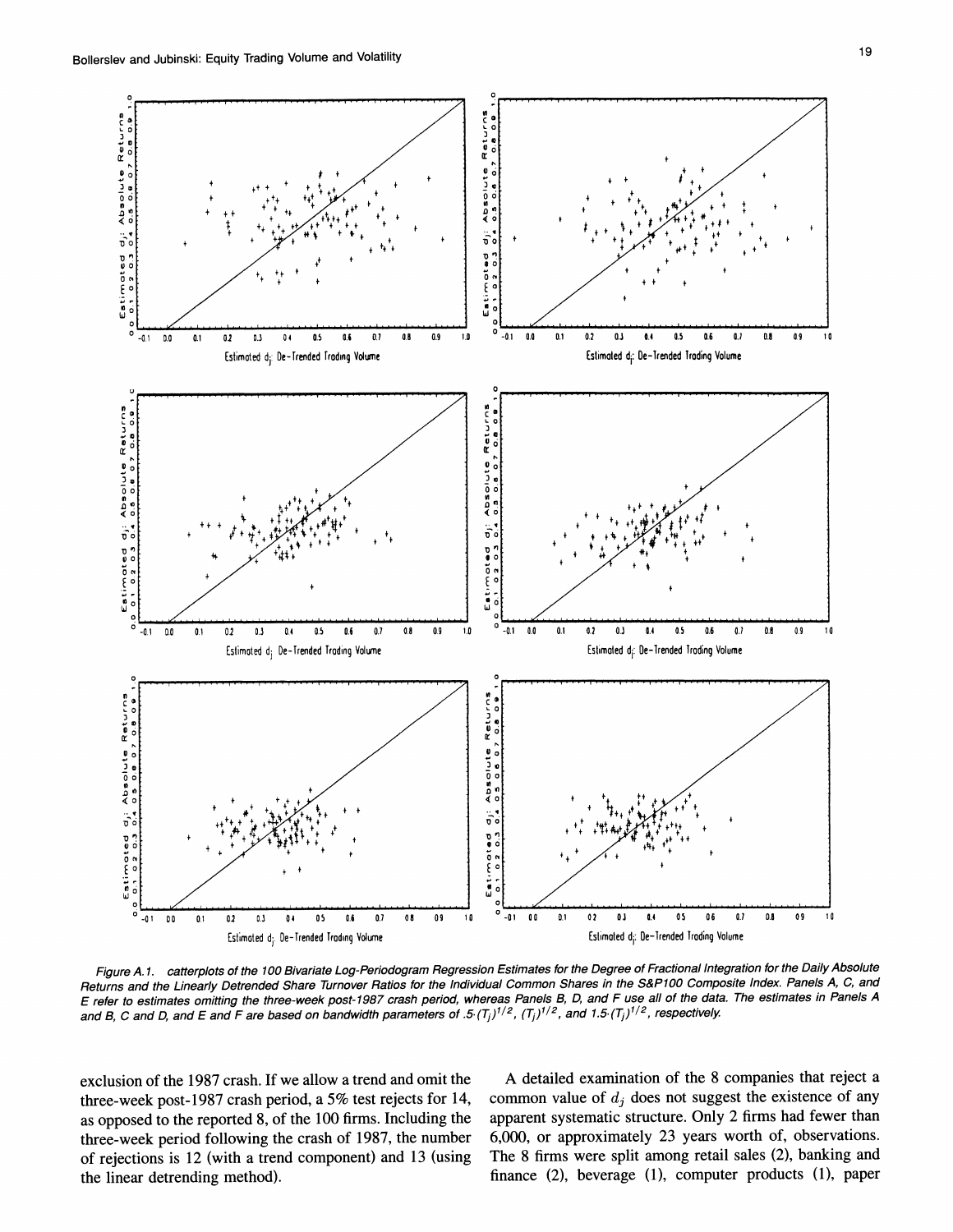**Table A. 1. Sensitivity Analysis for the Estimates of the Degree of Fractional Integration for Absolute Returns and Trading Volume, Excluding the October 1987 Crash Period** 

| Statistic | $d_{ Ret }$ | d <sub>Vol</sub>          | $d_{\mathit{Vol}}^{D{\mathcal T}}$ | $d_{\mathit{Best}}$ . | $d_{\mathit{Rest.}}^{\mathit{DT}}$ |
|-----------|-------------|---------------------------|------------------------------------|-----------------------|------------------------------------|
|           |             | $m = .5 \cdot (T)^{1/2}$  |                                    |                       |                                    |
| Mean      | .472        | .519                      | .486                               | .498                  | .482                               |
| Median    | .479        | .523                      | .496                               | .500                  | .497                               |
| Minimum   | .201        | .130                      | .061                               | .260                  | .183                               |
| Maximum   | .683        | .835                      | .924                               | .728                  | .801                               |
|           |             | $m = (T)^{1/2}$           |                                    |                       |                                    |
| Mean      | .404        | .446                      | .407                               | .425                  | .406                               |
| Median    | .407        | .452                      | .410                               | .438                  | .407                               |
| Minimum   | .152        | .141                      | .067                               | .199                  | .166                               |
| Maximum   | .574        | .843                      | .744                               | .694                  | .579                               |
|           |             | $m = 1.5 \cdot (T)^{1/2}$ |                                    |                       |                                    |
| Mean      | .362        | .395                      | .360                               | .379                  | .360                               |
| Median    | .357        | .396                      | .356                               | .380                  | .356                               |
| Minimum   | .184        | .121                      | .098                               | .193                  | .163                               |
| Maximum   | .491        | .740                      | .670                               | .582                  | .510                               |

**NOTE:**  $d_{\text{[Ret]}}$  and  $d_{\text{Vol}}$  are the univariate estimates for the degree of fractional integration for the absolute returns and raw trading volume for each of the 100 firms in the S&P100 index.  $d_{\rm V_0}^{\rm O1}$ **denotes the estimate of the degree of fractional integration for linearly detrended trading volume.**  denotes the estimate of the degree of fractional integration for linearly detrended trading volume. **In an and Hall.**<br>@ dest. protectes the estimated degree of fractional integration under the restriction d<sub>iesti,</sub> and vol **and**  $\sigma_{\text{Rest.}}^{\text{DT}}$  indicates the estimated degree of fractional integration under the restriction  $d_{|\text{Ret}|}$   $\sigma_{\text{Vol}}^{\text{DT}}$ .

**products (1), and general industrial (1) sectors, making it unlikely the rejections occur due to industry-specific effects. Relative firm size does not appear to be a factor either as**  the rejected firms range from number 17 to number 33<sup>2</sup> Chan, K., Chan, K. C., and Karolyi, G. A. (1991), "Intraday Volatility in **on the Fortune 500 index of largest companies. Five of the**  eight firms reject due to a relatively highly persistent vol-<br>Clark, P. K. (1973). "A ume series, or  $d_{j,1} < d_{j,2}$ , whereas three of the firms reject because  $\hat{d}_{j,1} > \hat{d}_{j,2}$ . It is certainly possible that a more

**Table A.2. Sensitivity Analysis for the Estimates of the Degree of Fractional Integration for Absolute Returns and Trading Volume, Including the October 1987 Crash Period** 

| Statistic | $d_{ Ret }$ | d <sub>Vol</sub>          | dui<br>Vol | $d_{\mathit{Rest}}$ | $d_{Rest}^{DT}$ |
|-----------|-------------|---------------------------|------------|---------------------|-----------------|
|           |             | $m = .5 \cdot (T)^{1/2}$  |            |                     |                 |
| Mean      | .453        | .519                      | .484       | .488                | .473            |
| Median    | .452        | .506                      | .494       | .492                | .487            |
| Minimum   | .126        | .150                      | $-.050$    | .243                | .191            |
| Maximum   | .739        | .888                      | .947       | .733                | .754            |
|           |             | $m = (T)^{1/2}$           |            |                     |                 |
| Mean      | .390        | .444                      | .408       | .418                | .401            |
| Median    | .385        | .462                      | .410       | .431                | .407            |
| Minimum   | .142        | .096                      | .077       | .210                | .189            |
| Maximum   | .590        | .851                      | .744       | .672                | .591            |
|           |             | $m = 1.5 \cdot (T)^{1/2}$ |            |                     |                 |
| Mean      | .353        | .393                      | .358       | .373                | .356            |
| Median    | .350        | .392                      | .365       | .372                | .352            |
| Minimum   | .161        | .094                      | .061       | .201                | .198            |
| Maximum   | .521        | .760                      | .629       | .590                | .547            |

**NOTE:**  $d_{\text{[Ret]}}$  and  $d_{\text{Vol}}$  are the univariate estimates for the degree of fractional integration for the absolute returns and raw trading volume for each of the 100 firms in the S&P100 index.  $d_{\text{V}_0}^{\text{D1}}$ **denotes the estimate of the degree of fractional integration for linearly detrended trading volume.**   $d_{\text{Rest}}$  indicates the estimated degree of fractional integration under the restriction  $d_{|\text{Ret}|} = d_{\text{Vol}}$ . and  $d_{\text{Best}}^{DT}$  indicates the estimated degree of fractional integration under the restriction  $d_{\text{Ret}}$ **DT dvoi.?** 

**sophisticated volume-detrending procedure could have alleviated some of the rejections. In summary, however, there appears to be little evidence that the 8 firms are intrinsically different from the 92 firms for which a common degree of fractional integration is not rejected.** 

**[Received October 1997. Revised May 1998.]** 

#### **REFERENCES**

- **Andersen, T. G. (1994), "Stochastic Autoregressive Volatility: A Framework for Volatility Modeling," Mathematical Finance, 4, 75-102.**
- (1996), "Return Volatility and Trading Volume: An Information **Flow Interpretation of Stochastic Volatility," Journal of Finance, 51, 169-204.**
- **Andersen, T. G., and Bollerslev, T. (1997a), "Heterogeneous Information Arrivals and Return Volatility Dynamics: Uncovering the Long-run in High Frequency Returns," Journal of Finance, 52, 975-1005.**
- **(1997b), "Intraday Periodicity and Volatility Persistence in Financial Markets," Journal of Empirical Finance, 4, 115-158.**
- **Baillie, R. T., Bollerslev, T., and Mikkelsen, H. 0. (1996), "Fractionally Integrated Generalized Autoregressive Conditional Heteroskedasticity," Journal of Econometrics, 74, 3-3.** 
	- **Beran, J. (1994), Statistics for Long-memory Processes, New York: Chap-**
	- **Bollerslev, T., Chou, R. Y., and Kroner, K. F. (1992), "ARCH Modeling in Finance: A Review of the Theory and Empirical Evidence," Journal of Econometrics, 52, 5-59.**
	- **Bollerslev, T., and Mikkelsen, H. 0. (1996), "Modelling and Pricing Long-Memory in Stock Market Volatility," Journal of Econometrics, 73, 151- 184.**
	- **Breidt, F. J., Crato, N., and de Lima, P. (1997), "On the Detection and Estimation of Long Memory in Stochastic Volatility," Journal of Econometrics, 83, 325-348.**
- **the Stock Index and Stock Index Futures Market," Review of Financial**
- **Clark, P. K. (1973), "A Subordinated Stochastic Process Model With Finite Variance for Speculative Prices," Econometrica, 41, 135-155.**
- **Dacorogna, M. M., Miiller, U. A., Nagler, R. J., Olsen, R. B., and Pictet, O. V. (1993), "A Geographical Model for the Daily and Weekly Seasonal Volatility in the Foreign Exchange Market," Journal of International Money and Finance, 12, 413-438.**
- **Ding, Z., Granger, C. W. J., and Engle, R. F. (1993), "A Long Memory Property of Stock Market Returns and a New Model," Journal of Empirical Finance, 1, 83-106.**
- **Epps, T. W., and Epps, M. L. (1976), "The Stochastic Dependence of Security Price Changes and Transaction Volumes: Implications for the Mixture-of-Distributions Hypothesis," Econometrica, 44, 305-321.**
- **Gallant, A. R., Rossi, P. E., and Tauchen, G. E. (1992), "Stock Prices and Volume," Review of Financial Studies, 5, 199-242.**
- **(1993), "Nonlinear Dynamic Structures," Econometrica, 61, 871- 907.**
- **Geweke, J., and Porter-Hudak, S.(1983), "The Estimation and Application of Long-Memory Time Series Models," Journal of Time Series Analysis, 4, 221-238.**
- **Ghysels, E., Harvey, A., and Renault, E. (1996), "Stochastic Volatility" in Handbook of Statistics (vol. 14), eds. G. S. Maddala and C. R. Rao, Amsterdam: North-Holland, pp. 119-191.**
- **Glosten, L. R., and Milgrom, P. R. (1985), "Bid, Ask, and Transaction Prices in a Specialist Market With Heterogeneously Informed Traders," Journal of Financial Economics, 14, 71-10.**
- **Granger, C. W. J., and Ding, Z. (1996), "Varieties of Long Memory Models," Journal of Econometrics, 73, 61-77.**
- **Harris, L. (1986), "Cross-Security Tests of the Mixture of Distributions**  Hypothesis," Journal of Financial and Quantitative Analysis, 21, 39-46.
	- **(1987), "Transaction Data Tests of the Mixture of Distributions Hypothesis," Journal of Financial and Quantitative Analysis, 22, 127- 141.**
- **Karpoff, J. (1987), "The Relation Between Price Changes and Trading Volume: A Survey," Journal of Financial and Quantitative Analysis, 22, 109-126.**